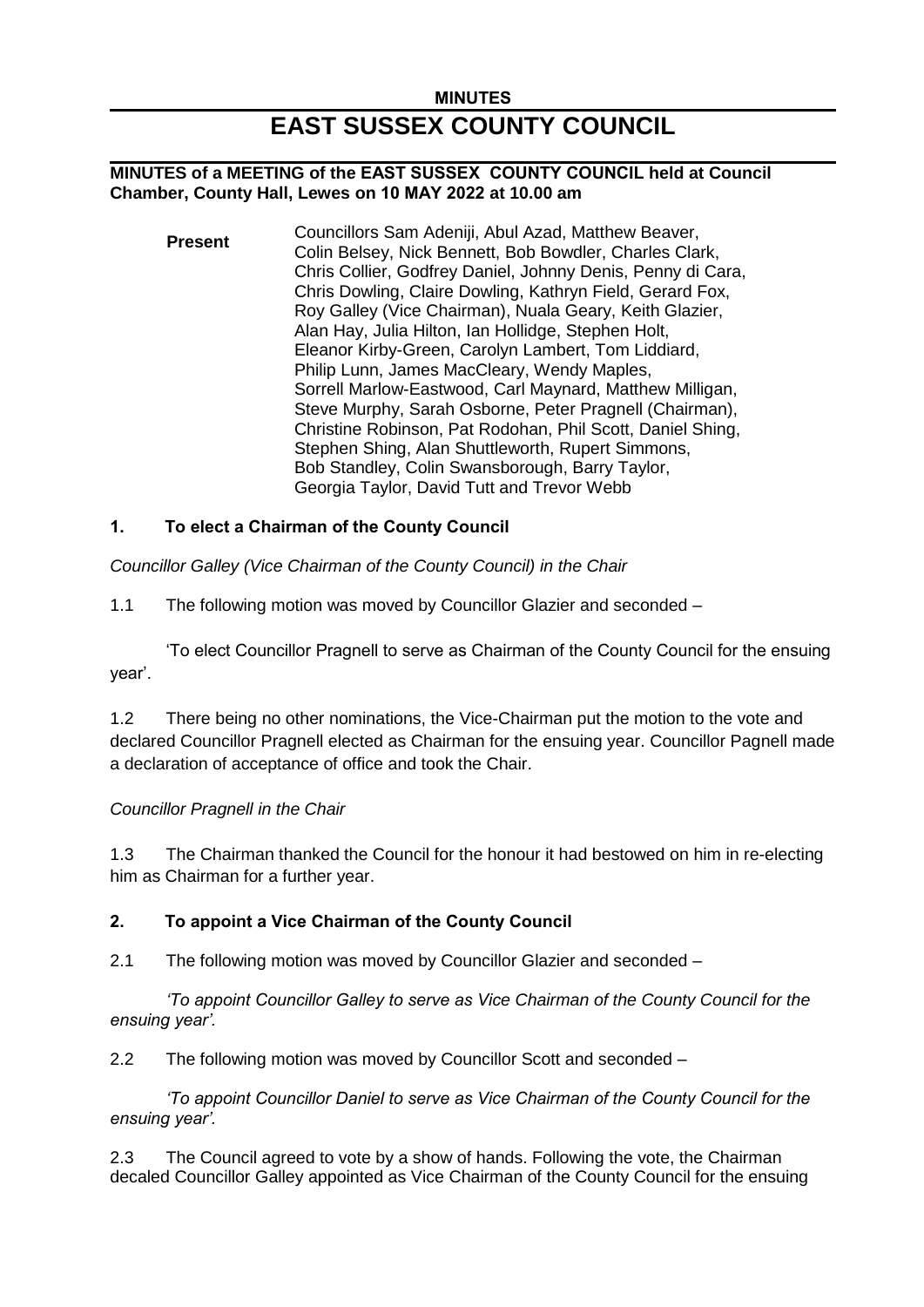year. Councillor Galley made a declaration of acceptance of office and took his seat as Vice Chairman.

## **3. Minutes of the meeting held on 22 March 2022**

3.1 RESOLVED – to confirm as a correct record the minutes of the County Council meeting held on 22 March 2022.

## **4. Apologies for absence**

4.1 Apologies for absence were received on behalf of Councillors Johanna Howell, Paul Redstone and John Ungar.

## **5. Chairman's business**

### KFITH HINKI FY

5.1 The Chairman stated that Keith Hinkley, the Council's Executive Director of Adult Social Care and Health, has been a key part of the senior officer team here since he was appointed as Director of Adult Social Care in January 2005. I am aware that newer Members may not know Keith as, since October 2020 he has worked primarily in West Sussex as part of our local improvement partnership. Keith will be retiring later this month and I know we will all want to mark the occasion and thank Keith for all he has done for East Sussex. Keith joined the County Council in March 1992 and held various roles before becoming a Chief Officer. His contribution, professionalism and leadership in the transformation of adult social care services, the wider county council and the integration with health has been outstanding. I know you will all join me in wishing Keith a long and happy retirement. The Leader of the Council and Group Leaders also paid tribute to Keith.

## CHAIRMAN'S ACTIVITIES

5.2 The Chairman reported that he had attended four engagements since the last meeting of the Council - the Reception for the Queens Award for voluntary service nominees, a performance of The Mikado at the White Rock Theatre, Hastings, the Mayoring Ceremony in Winchelsea and the Mayor Making Ceremony at Rye.

### **PETTITIONS**

5.3 The following petitions were presented before the meeting by members:

| <b>Councillor Maples</b> | - calling for Brighton & Hove City Council to have<br>representation on the Pension Committee      |
|--------------------------|----------------------------------------------------------------------------------------------------|
| Councillor Rodohan       | - calling on the County Council to make Compton Place<br>Road, Eastbourne safe for school children |

### PRAYERS

5.4 The Chairman thanked the Right Reverend Richard Moth for leading prayers before the meeting.

## **6. Record of delegation of Executive Functions**

6.1 In accordance with the Constitution, the Leader of the Council presented his written record to the Council of the appointment of Deputy Leader and appointments to the Cabinet, their portfolios and his delegation of executive functions. A copy of the Leader's report is attached to these minutes.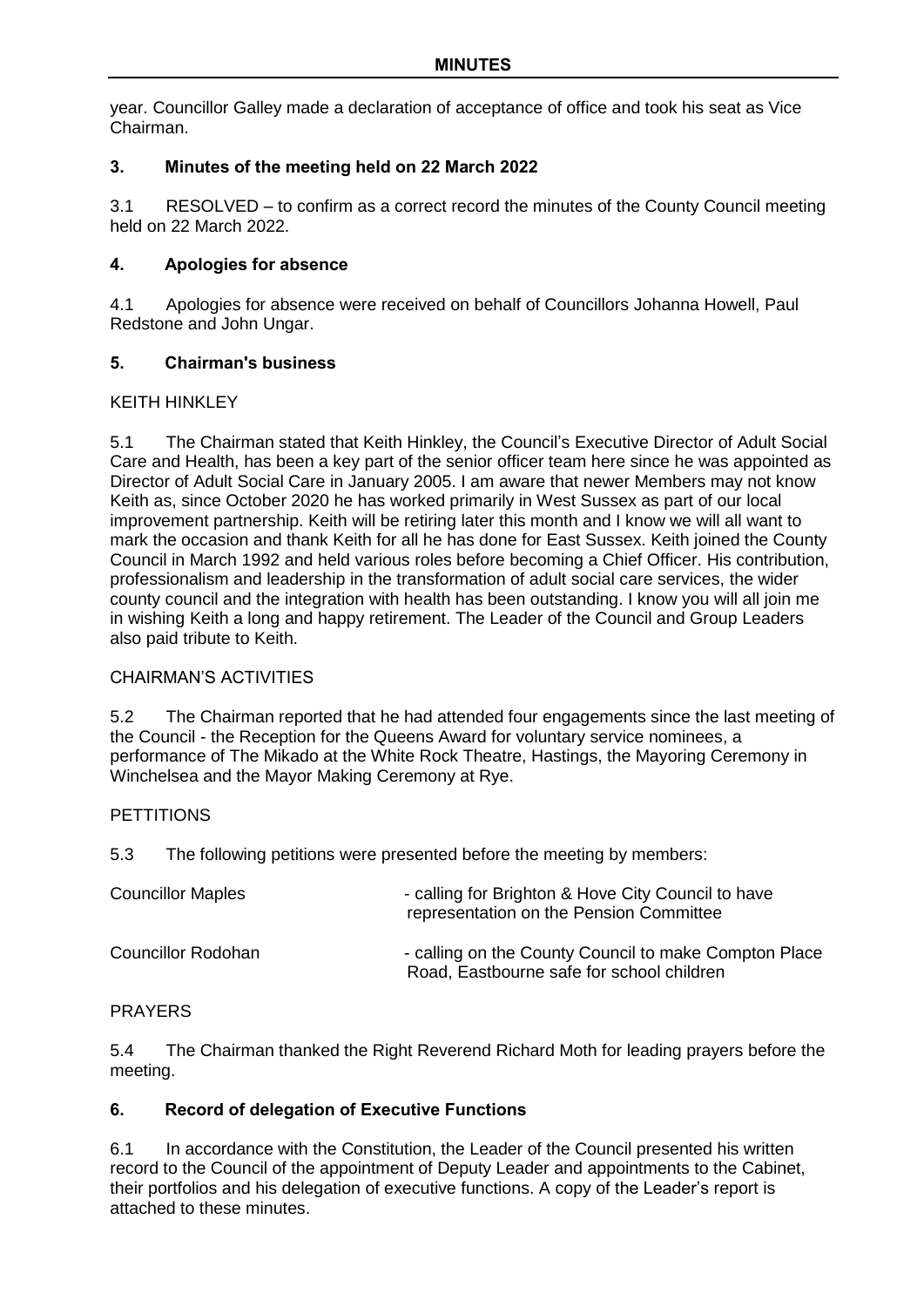### **7. Declarations of Interest**

7.1 There were no declarations of interest.

### **8. Reports**

8.1 The Chairman of the County Council, having called over the reports set out in the agenda, reserved the following for discussion:

Governance Committee report – paragraph 2 (Amendment to the Constitution – debate on Cabinet priorities)

### NON-RESERVED PARAGRAPHS

8.2 On the motion of the Chairman of the County Council, the Council adopted those paragraphs in reports that had not been reserved for discussion as follows:

Governance Committee report – paragraph 1 (allocation to Groups of places on committees) and paragraph 3 (Adoption Agency Delegation)

Standards Committee report – paragraph 1 (annual report)

### **9. Report of the Governance Committee**

Paragraph 2 (Amendment to the Constitution – debate on Cabinet priorities)

9.1 Councillor Glazier moved the reserved paragraph in the Governance Committee's report.

- 9.2 The following amendment was moved by Councillor Daniel and seconded:
	- a) Standing order 10 (11)

At the July meeting, to debate the Cabinet's priorities for the year ahead, with the exception of a year of Full Council elections when the debate will be held at the annual meeting

b) Standing Order 23 (2)

No speech shall exceed five minutes except twhere the Leader of the Council and the Leaders of the Opposition Groups are speaking at the start of the debate on the Cabinet's priorities. In this instance, each Leader shall be permitted to speak for up to  $104$  minutes – see Standing Order 45.

c) Standing Order 32.8

The Leader of the Council shall have a right of reply to the debate on the Cabinet's priorities for the year ahead.

d) Standing Order 45

### **DEBATE OF CABINET'S PRIORITIES FOR YEAR AHEAD**

At the July meeting of the Council up to 90 minutes shall be set aside for a debate of the Cabinet's priorities for the year ahead (and its past achievements) with the exception of a year of Full Council elections when the debate will be held at the annual meeting. The Leader of the Council and the Leaders of the Opposition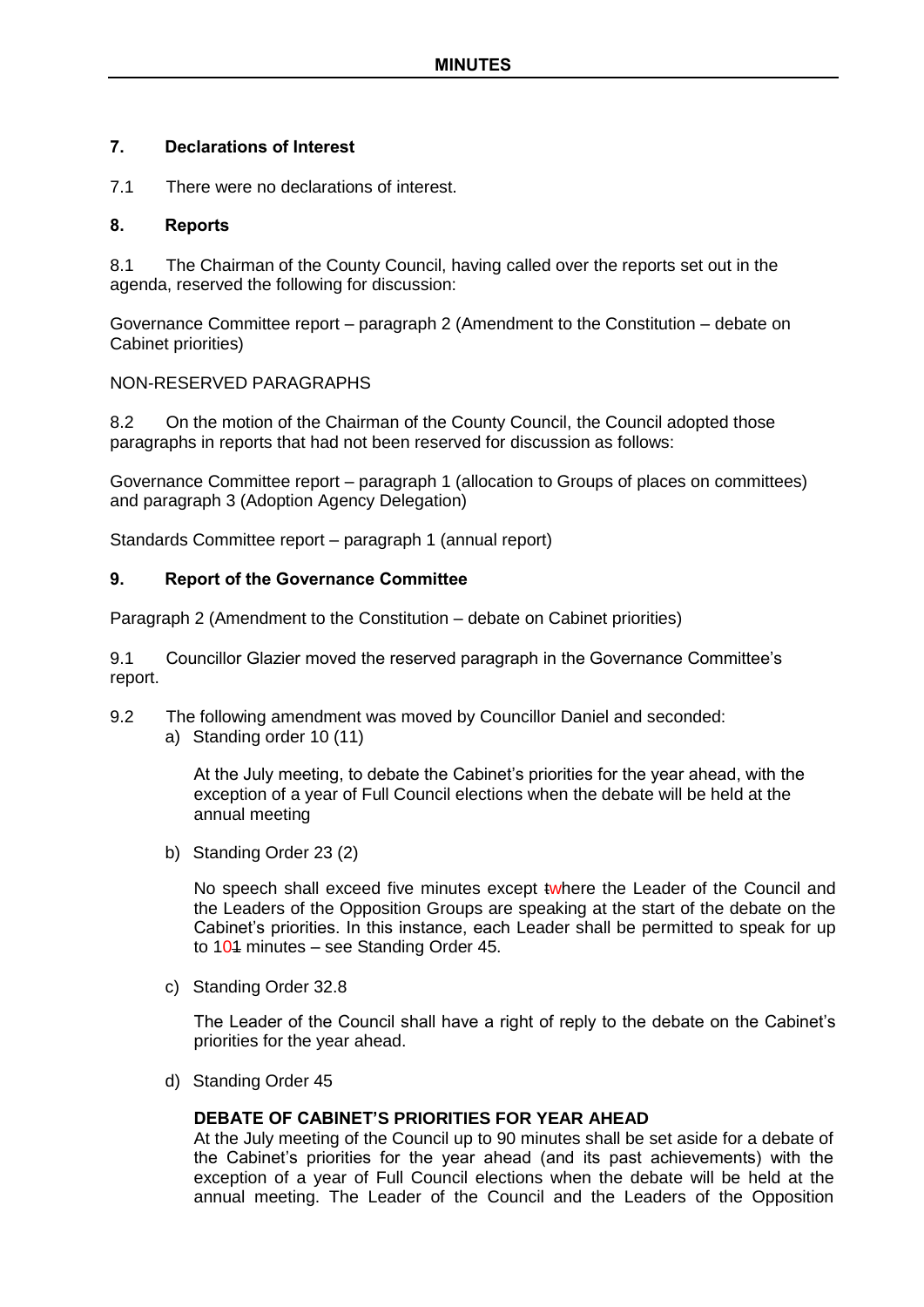Groups shall be entitled to speak first and shall each be permitted to speak for up to 101 minutes. Any extension must be agreed by the Council. Otherwise the normal restrictions on the length of speeches shall apply. No motions may be moved during this debate. At the end of the 90 minutes' period (or sooner if the debate is concluded in less time) the Leader of the Council shall be entitled to reply to the debate.

- 9.3 Councillor Glazier indicated that he would be willing to accept the amendment.
- 9.4 The motion, as amended, was CARRIED.

### **10. Appointments to Committees and Sub-Committees**

10.1 Councillor Bennett moved, and it was seconded, that the appointments be made to the Committees and Sub-Committees listed in item 8 of the agenda, in accordance with the list of nominations from the political and independent groups, which had been circulated.

10.2 The motion was CARRIED.

#### **11. Appointment of Members to other Committees and Panels**

11.1 Councillor Bennett moved, and it was seconded, that the appointments be made to the Committees and Panels listed in item 9 of the agenda, in accordance with the list of nominations from the political and independent groups, which had been circulated.

11.2 The motion was CARRIED

#### **12. Confirmation to the continuation of other bodies**

12.1 Councillor Bennett moved, and it was seconded, that the bodies listed in agenda item 10 be continued, that the political balance provisions shall not apply to these Panels and that members be appointed by the Chief Executive as the need arises.

12.2 The motion was CARRIED (with no member voting against).

### **13. Appointment to the Discretionary Transport Appeal Panel**

13.1 Councillor Bennett moved, and it was seconded, that the political balance provisions would not apply to the membership of the Discretionary Transport Appeal Panel and that members be appointed in accordance with the list of nominations from political groups that had been circulated.

13.2 The motion was CARRIED (with no member voting against).

### **14. Appointment of Chairs and Vice Chairs**

14.1 The following motion, moved by Councillor Bennett and seconded, was CARRIED:

To appoint the following members to positions listed below:

| <b>Committee</b>       | <b>Chair</b>         | <b>Vice-Chair</b> |
|------------------------|----------------------|-------------------|
| Regulatory             | <b>Chris Dowling</b> |                   |
| <b>Audit Committee</b> | Swansborough         | <b>Fox</b>        |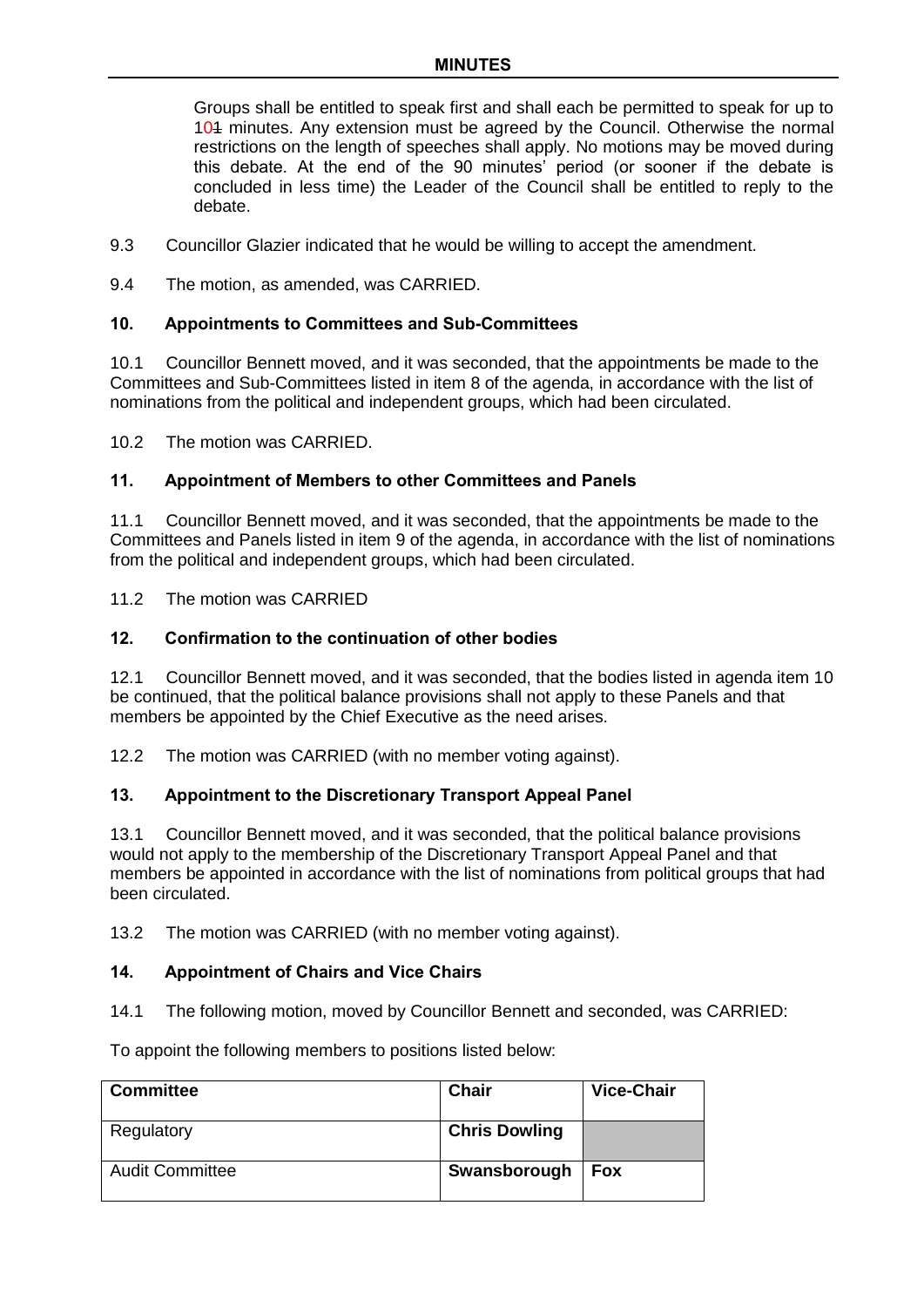| <b>People Scrutiny Committee</b>              | <b>Howell</b>  | Ungar               |
|-----------------------------------------------|----------------|---------------------|
| <b>Place Scrutiny Committee</b>               | <b>Beaver</b>  | <b>Hilton</b>       |
| <b>Health Overview and Scrutiny Committee</b> | <b>Belsey</b>  | <b>Robinson</b>     |
| <b>Governance Committee</b>                   | <b>Glazier</b> |                     |
| <b>Planning Committee</b>                     | Liddiard       | <b>Barry Taylor</b> |
| <b>Pension Committee</b>                      | <b>Fox</b>     |                     |
| <b>Standards Committee</b>                    | <b>Belsey</b>  |                     |

### **15. Questions from members of the public**

15.1 Copies of the questions from members of the public and the answers from Councillor Fox (Chair of the Pension Committee) are attached to these minutes. A Supplementary question was asked and responded to.

## **16. Questions from County Councillors**

16.1 The following members asked questions of the Lead Cabinet Members indicated and they responded:

| Questioner                       | <b>Respondent</b>                | <b>Subject</b>                                                                                                |
|----------------------------------|----------------------------------|---------------------------------------------------------------------------------------------------------------|
| <b>Councillor Shuttleworth</b>   | <b>Councillor Simmons</b>        | Coordination of works on<br>the highway by fibre optic<br>companies to minimise<br>disruption to residents    |
| <b>Councillor Murphy</b>         | <b>Councillor Glazier</b>        | Number of Judicial<br>Reviews in which the<br>County Council was a<br>party in 2021/22 quarter 3              |
| <b>Councillor Osborne</b>        | <b>Councillor Claire Dowling</b> | Involvement of local<br>members when<br>considering changes to<br>bus services                                |
| <b>Councillor Scott</b>          | <b>Councillor Glazier</b>        | Update regarding progress<br>of the Gateway Project in<br>Hastings                                            |
| <b>Councillor Webb</b>           | <b>Councillor Maynard</b>        | Ukrainian refugee payment<br>scheme and safeguarding<br>issues in relation to<br>placements                   |
| <b>Councillor Georgia Taylor</b> | <b>Councillor Glazier</b>        | Representations regarding<br>the subsidy to oil and gas<br>companies and a windfall<br>tax on profits made by |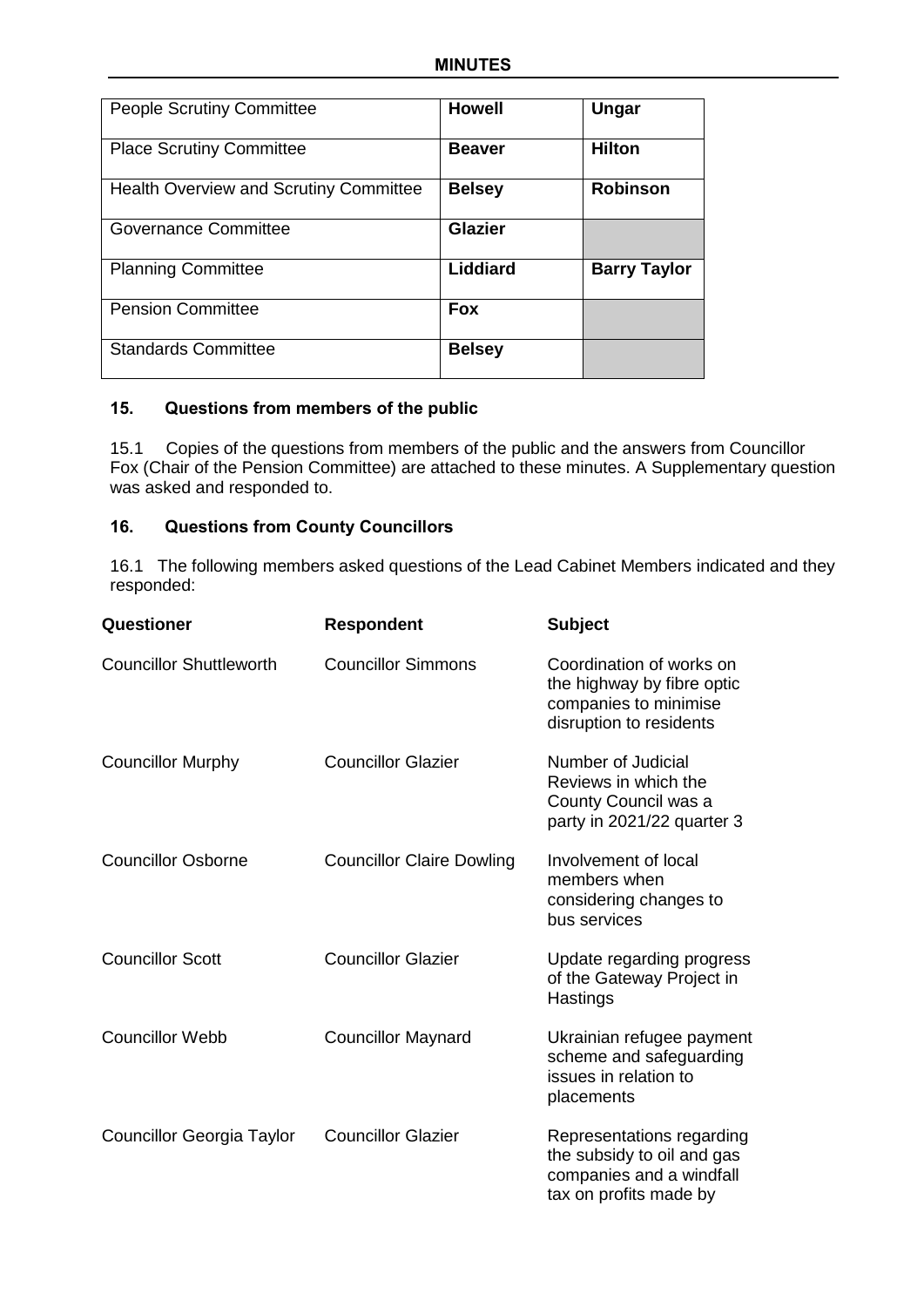such companies

Councillor Stephen Shing Councillor Maynard Checks made on refugees

prior to being housed with families in the UK

16.2 One written question was received from Councillor Lambert for the Lead Member for Resources and Climate Change. The question and answer are attached to these minutes. The Lead Member responded to a supplementary question.

## THE CHAIRMAN DECLARED THE MEETING CLOSED AT 10.45 am

\_\_\_\_\_\_\_\_\_\_\_\_\_\_\_\_\_\_\_\_\_\_\_\_\_ The reports referred to are included in the minute book \_\_\_\_\_\_\_\_\_\_\_\_\_\_\_\_\_\_\_\_\_\_\_\_\_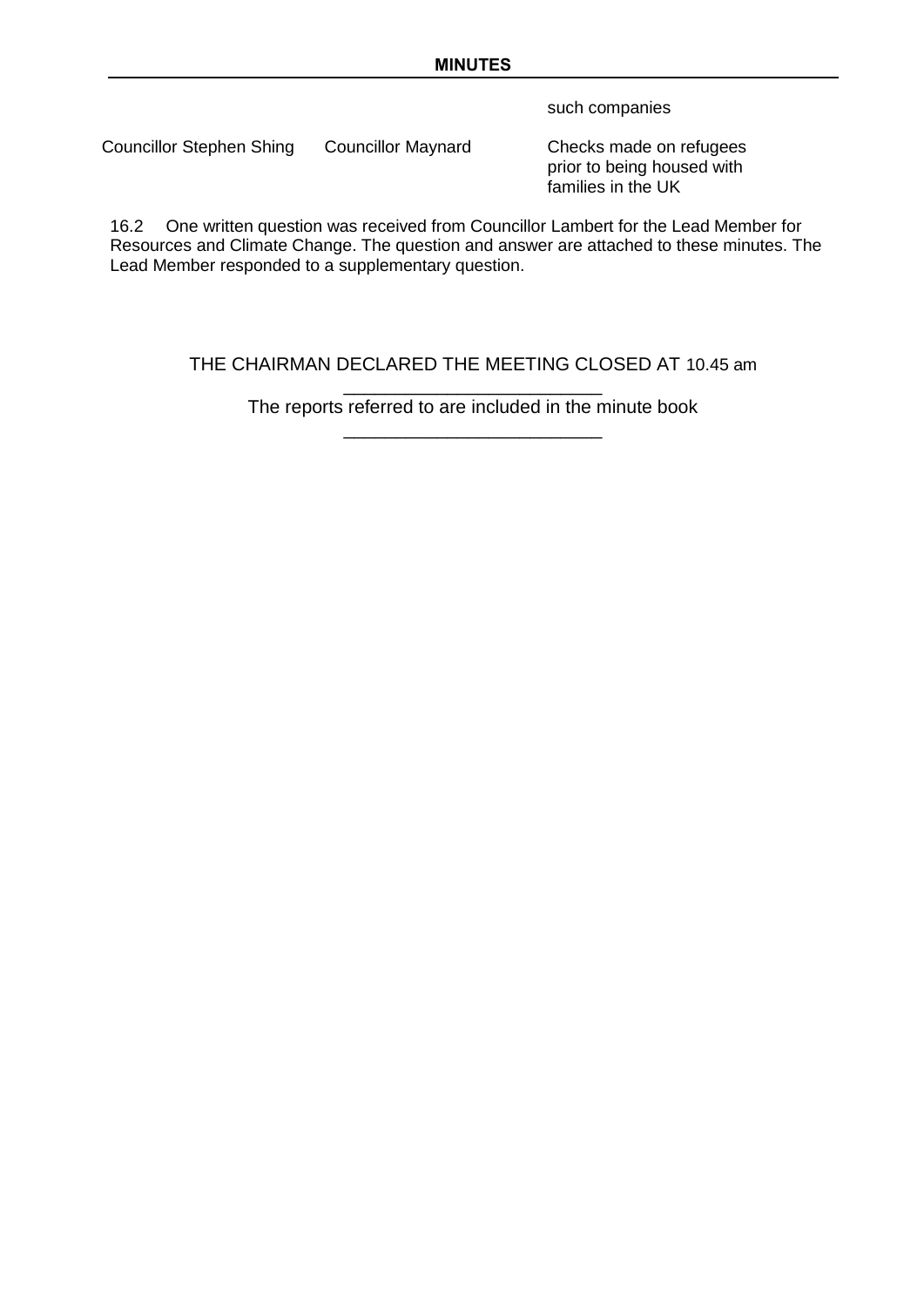## **Delegations approved by the Leader of the Council – 10 May 2022**

## *(a) names of the County Councillors appointed to the Cabinet*

The Cabinet comprises the following members

| <b>Portfolio</b>                                  | <b>Appointment</b>               |
|---------------------------------------------------|----------------------------------|
| Management<br>Economic<br><b>Strategic</b><br>and | <b>Councillor Keith Glazier</b>  |
| Development                                       |                                  |
| Resources and Climate Change                      | <b>Councillor Nick Bennett</b>   |
| Economy                                           | <b>Councillor Rupert Simmons</b> |
| <b>Transport and Environment</b>                  | <b>Councillor Claire Dowling</b> |
| <b>Adult Social Care and Health</b>               | <b>Councillor Carl Maynard</b>   |
| Children and Families (designated statutory Lead  | <b>Councillor Bob Bowdler</b>    |
| Member for Children's Services)                   |                                  |
| Education and Inclusion, Special Educational      | <b>Councillor Bob Standley</b>   |
| <b>Needs and Disability</b>                       |                                  |

## (*b) the extent of any authority delegated to cabinet members individually as portfolio holders will remain as set out in the Constitution of the County Council [eastsussex.gov.uk/constitution](https://www.eastsussex.gov.uk/yourcouncil/about/keydocuments/constitution)* or alternatively hard copies are available at County Hall, Lewes (please contact Andy Cottell – 01273 481955) *and below.*

In overall terms the areas of responsibility for each portfolio holder includes the following (subject to any subsequent amendment by the Leader at his discretion) principal services to be interpreted broadly. In accordance with the wishes of the Leader, principal services are not to be construed restrictively. In the event of any doubt in connection to a decision made by a Lead Member, the Leader confirms that he has delegated full executive authority to that decision maker: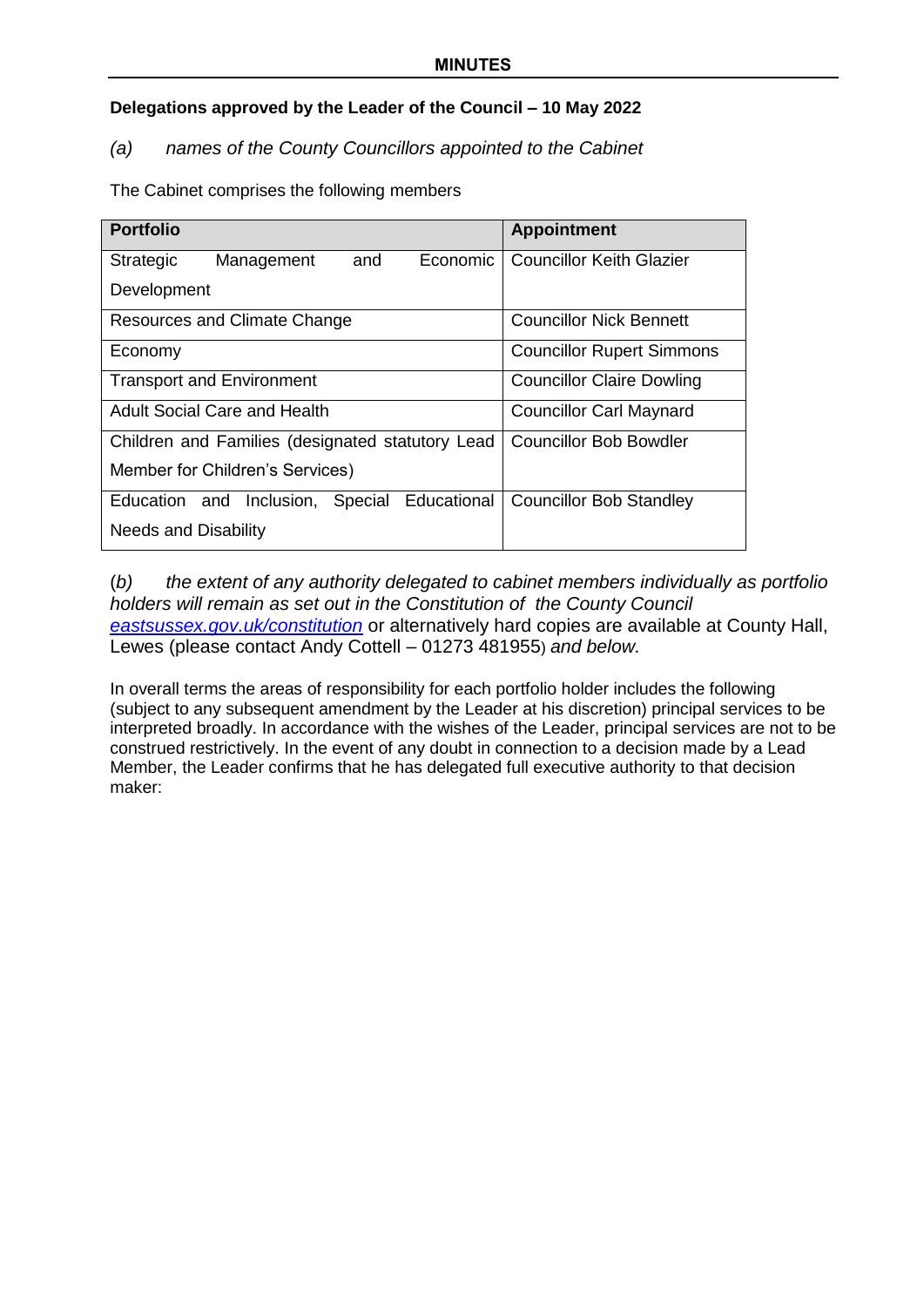| <b>Portfolio</b>                                        | <b>Scope</b>                                                                                                                                                                                                                                                                                                               |
|---------------------------------------------------------|----------------------------------------------------------------------------------------------------------------------------------------------------------------------------------------------------------------------------------------------------------------------------------------------------------------------------|
| Strategic Management and<br><b>Economic Development</b> | Chairing and managing the executive and its<br>work                                                                                                                                                                                                                                                                        |
|                                                         | Any executive function including<br>overall<br>strategy and policy for the Council                                                                                                                                                                                                                                         |
|                                                         | Principal service area responsibilities:<br>٠<br>Communications<br><b>Local Enterprise Partnership</b><br>Policy and Performance<br>Health and Social Care Integration/Health<br>and Wellbeing Board<br>Equalities<br>South East Seven Partnership<br><b>Transport for South East (SNTB)</b><br><b>Democratic Services</b> |
|                                                         | all ancillary activities                                                                                                                                                                                                                                                                                                   |
| Climate<br>and<br><b>Resources</b><br>Change            | Any executive function including strategy and<br>$\bullet$<br>policy for all corporate resources matters<br>Principal service area responsibilities:<br>$\bullet$<br><b>Financial Management</b><br>Property asset management<br>Risk management                                                                           |
|                                                         | Procurement<br>Internal audit<br><b>ICT</b>                                                                                                                                                                                                                                                                                |
|                                                         | Personnel and Training<br>Legal<br>Orbis                                                                                                                                                                                                                                                                                   |
|                                                         | <b>Coroner services</b><br>Council lead on Climate Change                                                                                                                                                                                                                                                                  |
|                                                         | all ancillary activities                                                                                                                                                                                                                                                                                                   |
| Economy                                                 | Any executive function including strategy and<br>$\bullet$<br>policy for all economic development and<br>regeneration and all ancillary activities                                                                                                                                                                         |
|                                                         | Principal service area responsibilities<br>$\bullet$<br><b>Economic Development</b><br>Culture<br>Skills (shared with Education)<br>all ancillary activities<br><b>Trading Standards</b>                                                                                                                                   |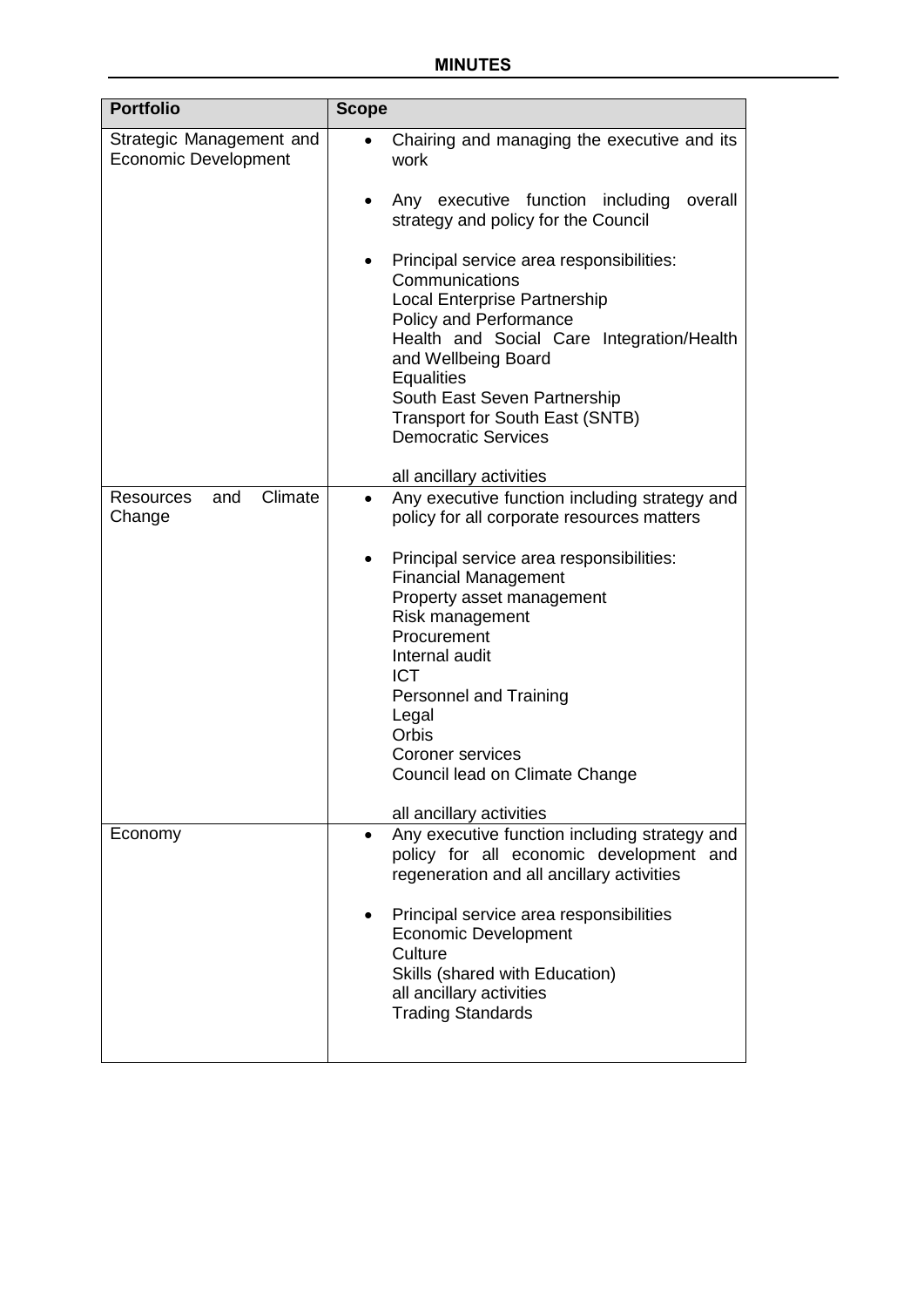| <b>Transport and Environment</b>         | Any executive function including strategy and<br>policy for all Transport and Environmental<br>matters                                                                                                                                                                                                                                                                                   |
|------------------------------------------|------------------------------------------------------------------------------------------------------------------------------------------------------------------------------------------------------------------------------------------------------------------------------------------------------------------------------------------------------------------------------------------|
|                                          | Principal service area responsibilities:<br><b>Operational services</b><br>Planning and developmental control<br><b>Transport strategy</b><br>Archives and records<br><b>Customer Services</b><br><b>Emergency Planning</b><br>Gypsies and travellers<br>Libraries<br><b>Registration Services</b><br><b>Road Safety</b><br>Environmental and waste strategy<br>all ancillary activities |
| Social<br>Adult<br>Care<br>and<br>Health | Any executive function including strategy and<br>policy for all Adult Social Care and Public<br><b>Health matters</b>                                                                                                                                                                                                                                                                    |
|                                          | Principal service area responsibilities:<br>Services for vulnerable adults including older<br>people, learning disability, physical disability,<br>mental health, public health and all ancillary<br>activities<br><b>Community Safety</b><br><b>Voluntary Sector</b>                                                                                                                    |
| <b>Children and Families</b>             | Any executive function including<br>overall<br>strategy and policy for all Children's Services<br>(social care) matters                                                                                                                                                                                                                                                                  |
|                                          | Principal service area responsibilities:<br>Child protection and family support<br>Fostering and adoption for children<br>Residential care for children<br>Other aspects of social care for children<br>Youth justice<br>Youth service<br>all ancillary activities                                                                                                                       |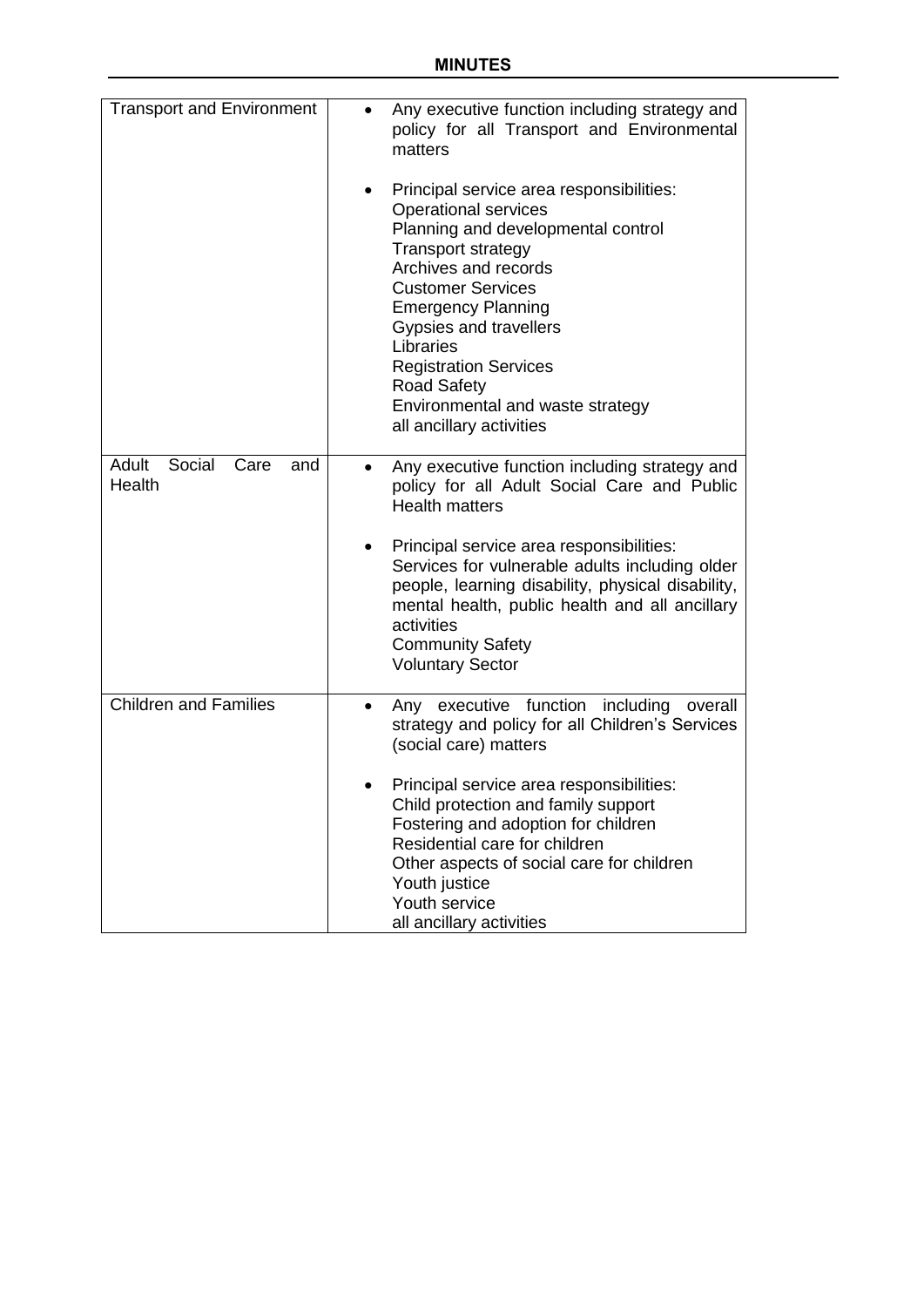| Education and Inclusion,         | Any executive function including strategy and                                                                                                                                                                                                                                                           |
|----------------------------------|---------------------------------------------------------------------------------------------------------------------------------------------------------------------------------------------------------------------------------------------------------------------------------------------------------|
| <b>Special Educational Needs</b> | policy for all Children's Services (education)                                                                                                                                                                                                                                                          |
| and Disability                   | matters                                                                                                                                                                                                                                                                                                 |
|                                  | • Principal service area responsibilities:<br>Quality and standards in educational<br>establishments<br>Special educational needs<br>School admissions and transport<br>Early years and childcare<br>School organisation and place planning<br>Skills (shared with Economy)<br>all ancillary activities |

## *(c) appointment to the position of Deputy Leader*

Councillor Bennett to be appointed Deputy Leader of the County Council

*(d) the terms of reference and constitution of the Cabinet and any executive committees together with the names of cabinet members appointed to them*

The terms of reference and constitution of the Cabinet and any executive committees will remain as currently set out in the Constitution of the Council

*(e) the nature and extent of any delegation of executive functions to local committees*

There is no delegation of executive functions to local committees

*(f) the nature and extent of any delegation to officers*

The delegations of executive functions to Officers will be as set out in the Constitution. The delegations to Officers can be viewed via the following link:

Constitution - [Delegations to Officers](http://www.eastsussex.gov.uk/media/7710/3-final-part-3-table-6-delegations-to-officers.pdf)

or alternatively hard copies are available at County Hall, Lewes (please contact Andy Cottell – 01273 481955)

Urgent Executive Decisions

There were no executive decisions taken during 2021/22 where the making of the decision was agreed in accordance with Regulation 11 of the Local Authorities (Executive Arrangements) (Meetings and Access to Information) (England) Regulations 2012.

Councillor Keith Glazier Leader of the Council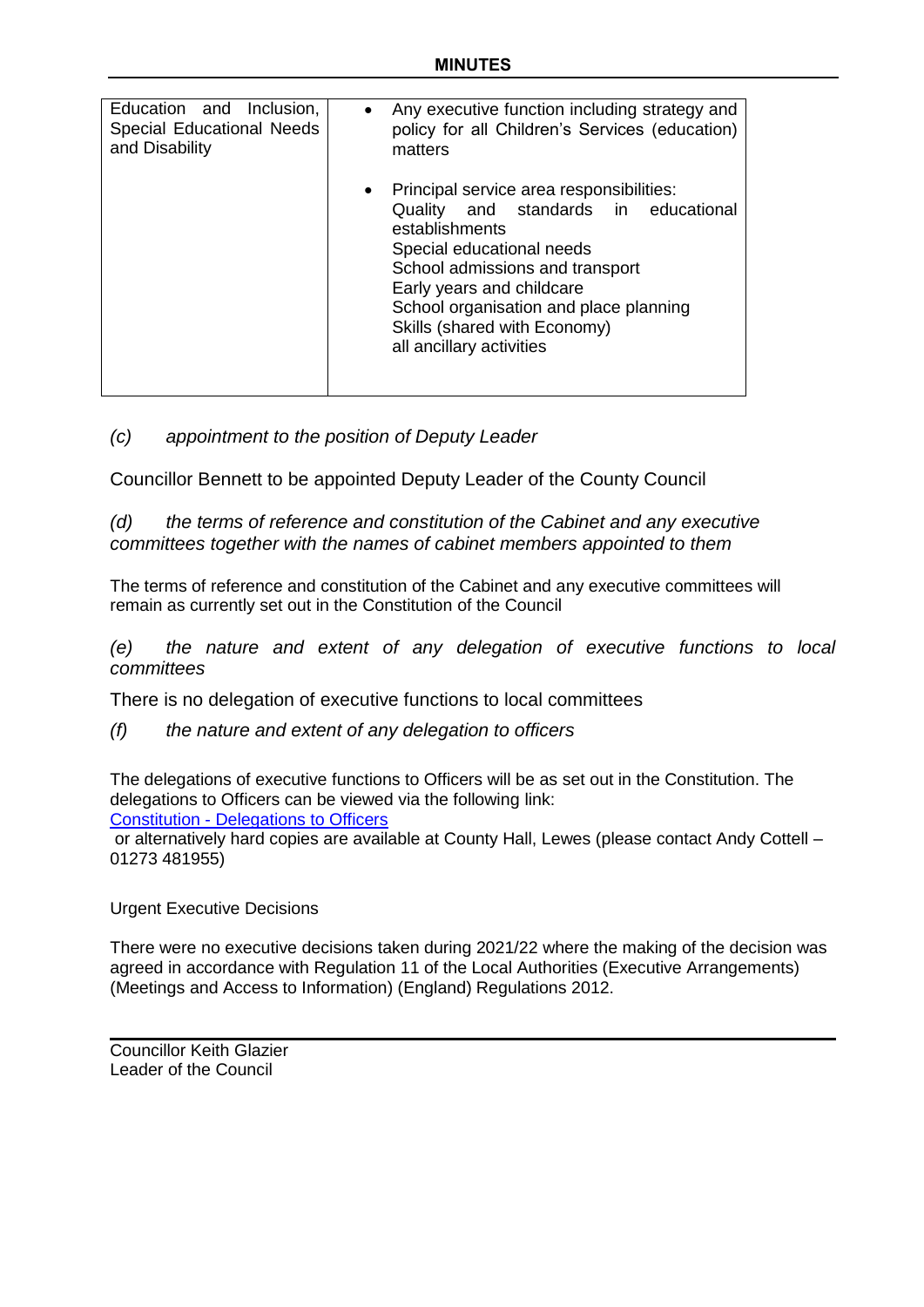## QUESTIONS FROM MEMBERS OF THE PUBLIC

## **1. Question from Susan Conway, Hove**

I live and practice as a solicitor in Hove and I am a member of the Association of UK Lawyers for Israel.

I refer to the letter sent by a Special Rapporteur to the UN Human Rights Council, to you and other Local Government Pension Scheme (LGPS) Committee Chairs on 22 November 2021 and published by the LGPS Advisory Board at [https://lgpsboard.org/images/Other/LetterLynk22112021.pdf.](https://lgpsboard.org/images/Other/LetterLynk22112021.pdf)

According to the LGPS Advisory Board, its Secretary together with the Chair and representatives of the Local Authorities Pension Fund Forum held a call with the Special Rapporteur on 11 January 2022.

The Association of UK Lawyers for Israel wrote to the Chair of the LGPS Advisory Board on 28 February 2022 and a reply on 11 April 2022 which states that

*"the purpose of the meeting with the Special Rapporteur in January was to clarify and correct some of the assertions and misrepresentations made in his letter to enable the Board, if it wishes, to make a considered and measured response. … the meeting with the Special Rapporteur is not to be taken as agreement by the Board with any of the claims or arguments he put forward in his letter. … he has not provided the further information he undertook to provide in January and … in consequence no follow up meeting has taken place."*

Can the Chair of the Pension Committee confirm that this Committee is focused on securing the best financial return for the East Sussex pension fund, that it does not take into account non-financial factors unless they satisfy the Law Commission's test, and that it will disregard the claims in the Special Rapporteur's letter?

## **Response by the Chair of the Pension Committee**

The Pension Committee takes its fiduciary duties seriously and makes it clear its primary aim is to provide pension benefits for members and their beneficiaries when due. To do this the Pension Fund invests to secure the best financial return for its members balancing risk and return. The Fund is fully conscious that as administering authority, its power of investment must be exercised for investment purposes, and not for any wider purposes. The Fund takes a risk-based approach in setting and implementing its investment strategy. As a result, the fund only takes into account financial risk factors, and not non-financial factors motivated by other concerns such as improving members quality of life or showing disapproval of an industry or locality, unless the Fund can prove that the legal test is satisfied - in that there is no risk of significant financial detriment to the Fund and that the Committee have good reason to think that the scheme members share the concern.

The Pension Committee and Fund have not taken any action in response to the letter sent by a Special Rapporteur to the UN Human Rights Council on this matter and at this time does not intend to do so. The Fund publishes its Investment Strategy Statement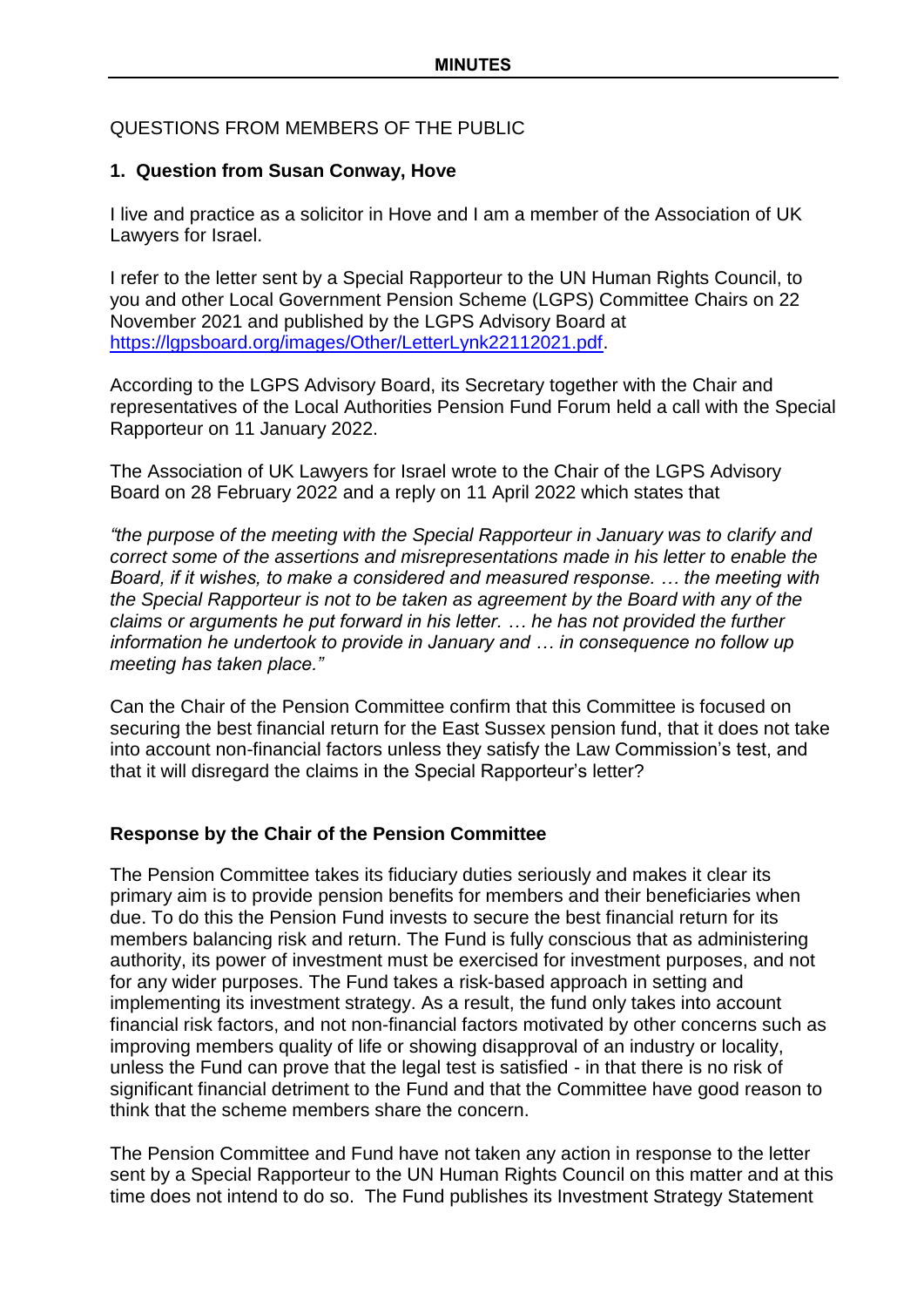and Funding Strategy Statement on its website which clearly lays out the approach of the Fund when investing. The Fund does engage with its Fund managers and with companies through collaborate engagement, where there is deemed to be a risk to a company and ultimately the return to the Fund. A statement was issued in July 2021 and is available on the website relating to Fund exposure of the companies flagged by United Nations Human Rights Office of the High Commissioner's ("OHCHR") A/HRC/37/39 Report as part of the Funds stewardship responsibilities to consider the operational impact on labour and other human rights issues, which can affect long term financial return of a company.

### **2. The same or similar questions were asked by:**

Fiona MacGregor, St Leonards-on-Sea, East Sussex Serena Penman, Lewes, East Sussex Clare Finn, Hove Philippa Hislop, Lewes, East Sussex Anne Megan Griffiths, Lewes, East Sussex Jane Wilde, Rye, East Sussex Hannah Barker, Brighton Emily Salisbury, Lewes, East Sussex Anne Massey, Hove Ann Holmes, Lewes, East Sussex John Crosby, Hastings, East Sussex Sarah Hazlehurst, Brighton Susan Murray, Lewes, East Sussex Elizabeth Ottosson, Eastbourne, East Sussex Hugh Dunkerley, Brighton Ayesha Mayhew, Brighton Shella Parkin, Brighton Robert Ralph, Hastings, East Sussex David Silk, Battle, East Sussex Sue Fasquelle, Lewes, East Sussex John Hopkinson, Eastbourne, East Sussex Andrea Needham, Hastings, East Sussex Rona Drennan, St-Leonards-on-Sea, East Sussex Will Dando, Pevensey Bay, East Sussex Brian Leite, Hastings, East Sussex Emily Price, St. Leonards-on-Sea, East Sussex Sonya Baski, Lewes, East Sussex Michael Carr, St Leonards-on-Sea, East Sussex Ian Bunch, Hastings, East Sussex Meg Lansom, Westham, East Sussex Amanda Griffin, Hastings. East Sussex Caroline Gorton, Brighton Terence Neale, Brighton Sarah Casey, Lewes, East Sussex Lorraine Langham, Bexhill, East Sussex John Lynes, St Leonards-on-Sea, East Sussex Frances Saunders, Brighton Jacqueline Emery, Seaford, East Sussex Mick Venables, North Chailey, East Sussex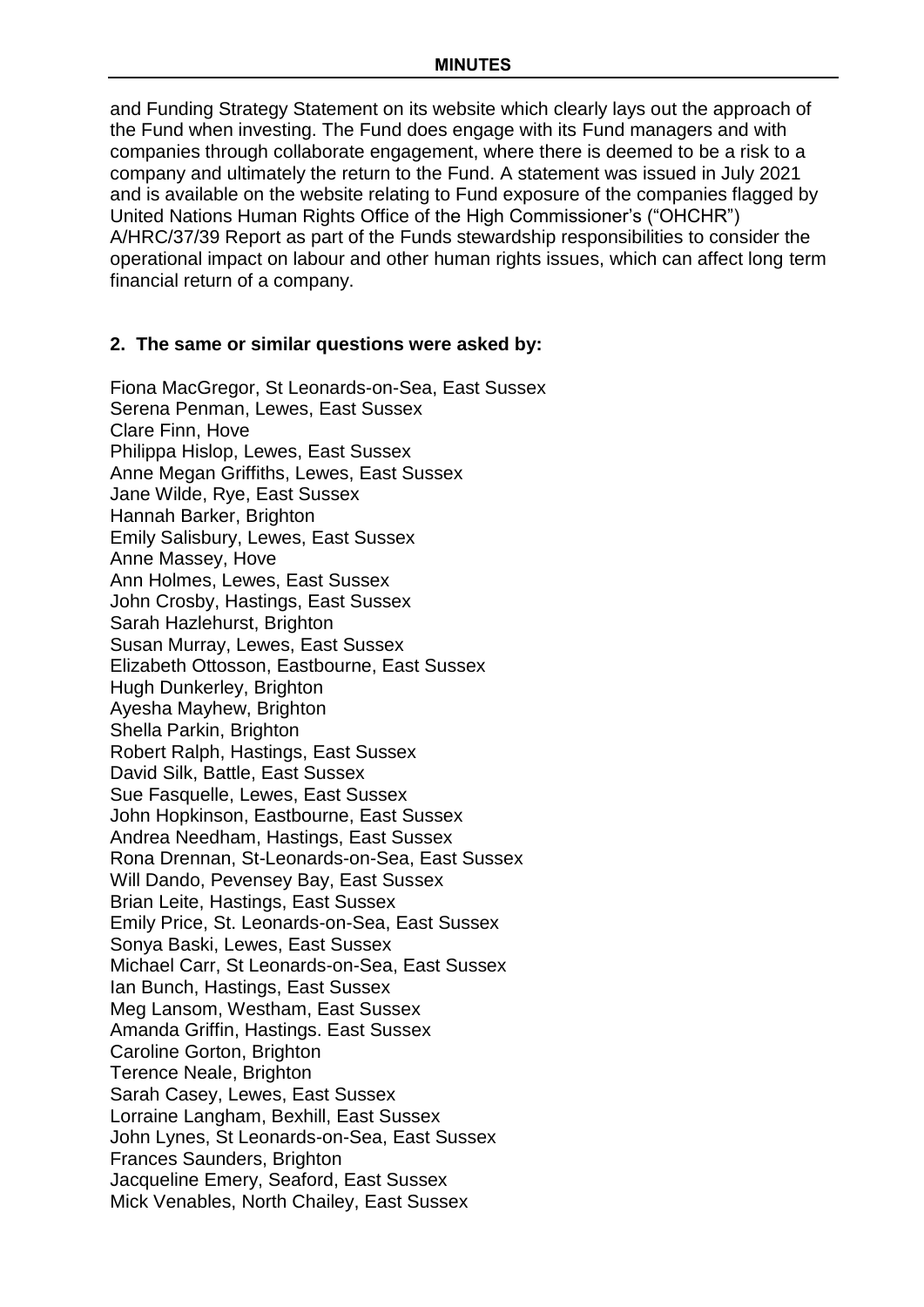Helen Rehin, Brighton Jane Munro, Winchelsea, East Sussex Jennifer Allan, Seaford, East Sussex Gary French, Hastings, East Sussex Deborah Crook, Eastbourne, East Sussex Helen Bramley-Burgess, Eastbourne, East Sussex Mary-Jane Wilkins, Lewes, East Sussex Jonathan Penson, Hastings, East Sussex Anne Fletcher, Seaford, East Sussex Gabriel Carlyle, St Leonards-on-Sea, East Sussex Aaran Allison. St Leonards-on-Sea, East Sussex Arnold Simanowitz, Lewes, East Sussex Charmain Kenner, St Leonards-on-Sea, East Sussex Carol Smyth, Seaford, East Sussex

Does the East Sussex Pension Committee accept the conclusion of the International Energy Agency, that in order to limit global warming to 1.5ºC there must be an immediate halt to all investments in new oil, coal and gas?

## **Response by the Chair of the Pension Committee**

The Fund's principal role as laid down in statute is to invest to secure the best financial return for its members balancing risk and return so we can provide pensions on time and in full which are affordable. As an administering authority, the power of investment must be exercised for investment purposes, and not for any wider purposes. The Fund's Statement of Responsible Investment Principles states explicitly the importance which it attaches to engaging with the challenges and opportunities presented by the energy transition. In this statement the Pension Committee have stated that climate risk can present material financial risks to asset values and investment returns and this belief has driven fundamental changes in the investment strategy. The Fund's investments focused on climate solutions, greener revenues, impact equity, water, waste and resource efficiency amount to £1.5 billion. It is not for the Pension Committee to debate and agree or disagree with the views expressed by the IEA in its first piece of 1.5° modelling. It is one of many pieces of evidence that the Fund, its managers and collaborative partners, take into account when creating the investment portfolios and in engaging with publicly listed fossil fuel companies in pursuit of tipping the trajectory of their capital expenditure in the direction of renewable energy, while acknowledging that these companies have a strategic role to play as a bridge in that transition.